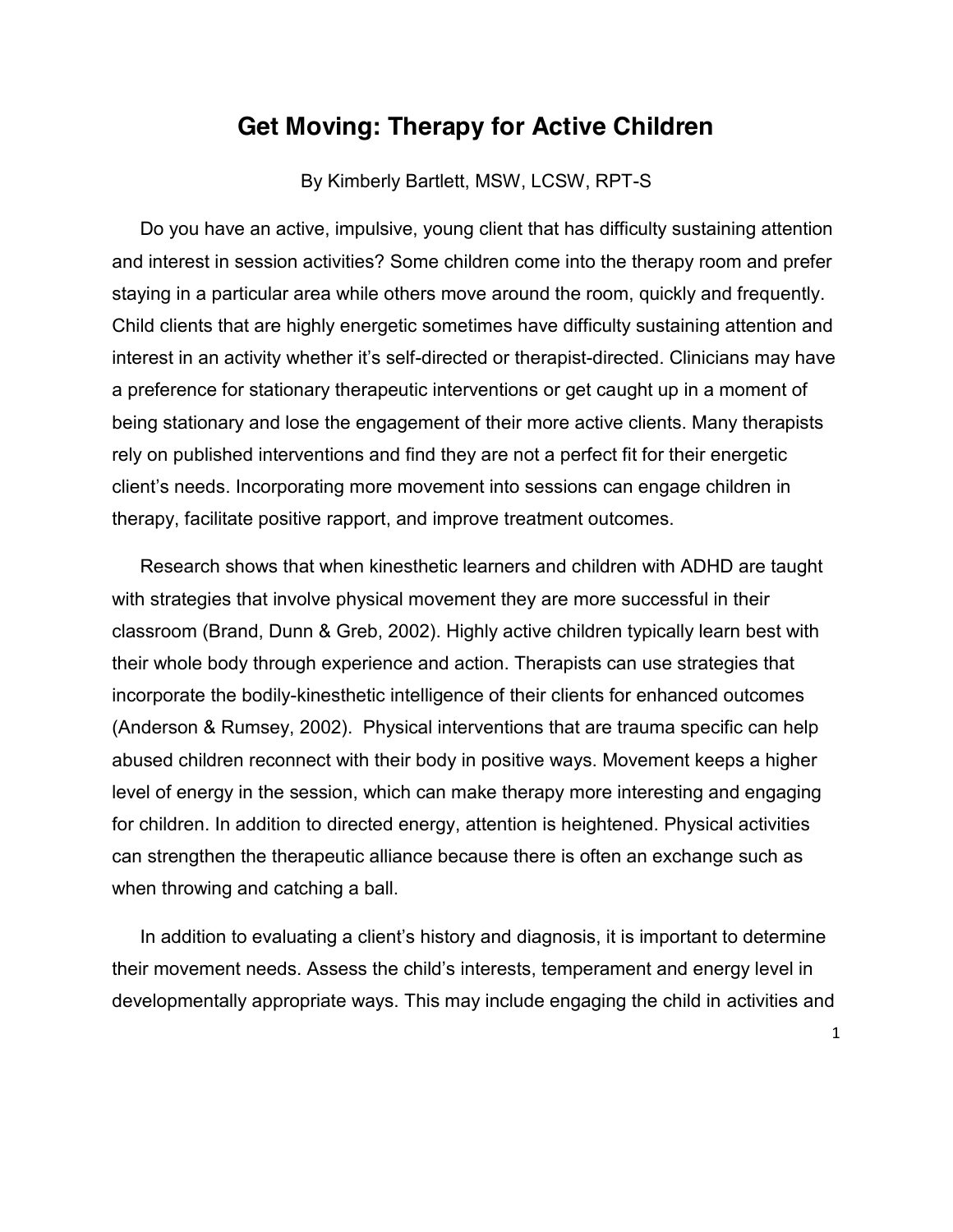asking questions about the child's leisure interests. Some clients indicate that they enjoy many sports and have physically demanding hobbies. This is one good indication that they will likely enjoy movement in their sessions. Parents may report that their child has a hard time slowing down and is spirited. Once it has been determined that the client is likely to respond well to a more active therapeutic approach, then plan to incorporate more physical movement into your sessions.

Movement can be integrated into therapy in numerous ways such as spontaneously integrating movement into a session, planning the use of physically engaging interventions, and making dynamic toys more accessible. More talk and less active interventions tend to be used with teens and therefore spontaneous opportunities to incorporate more motion into a session can occur. Tune-in to signs of the client's anxiety, comfort, and engagement in the session. Break up a sedentary intervention by employing an engaging movement activity.

Physical interventions that are trauma specific can help abused children reconnect to their body in positive ways. Literature and studies reflect that movement in therapy with traumatized children grounds their psychological experience in trauma processing to their bodies (de Tord & Bräuninger, 2015). Yoga is one form of movement therapy that can be particularly appropriate for traumatized clients. For example, when helping a twelve-year-old girl process her trauma history, this author spontaneously incorporated yoga when she appeared to become anxious. The "Warrior" yoga position was used because the name and position was grounding and strengthening. The "Tree" yoga position helped the client focus and balance. The yoga moves also helped to focus her in the present, reconnect with her body versus dissociating, and gave her a greater sense of mastery over her trauma processing (de Tord & Bräuninger, 2015). After introducing yoga spontaneously the first time she would get up and do a yoga move when she was feeling anxious. Her use of yoga reflected her ability to pace herself and manage her anxiety. The clinician's observations play a critical role in understanding the

2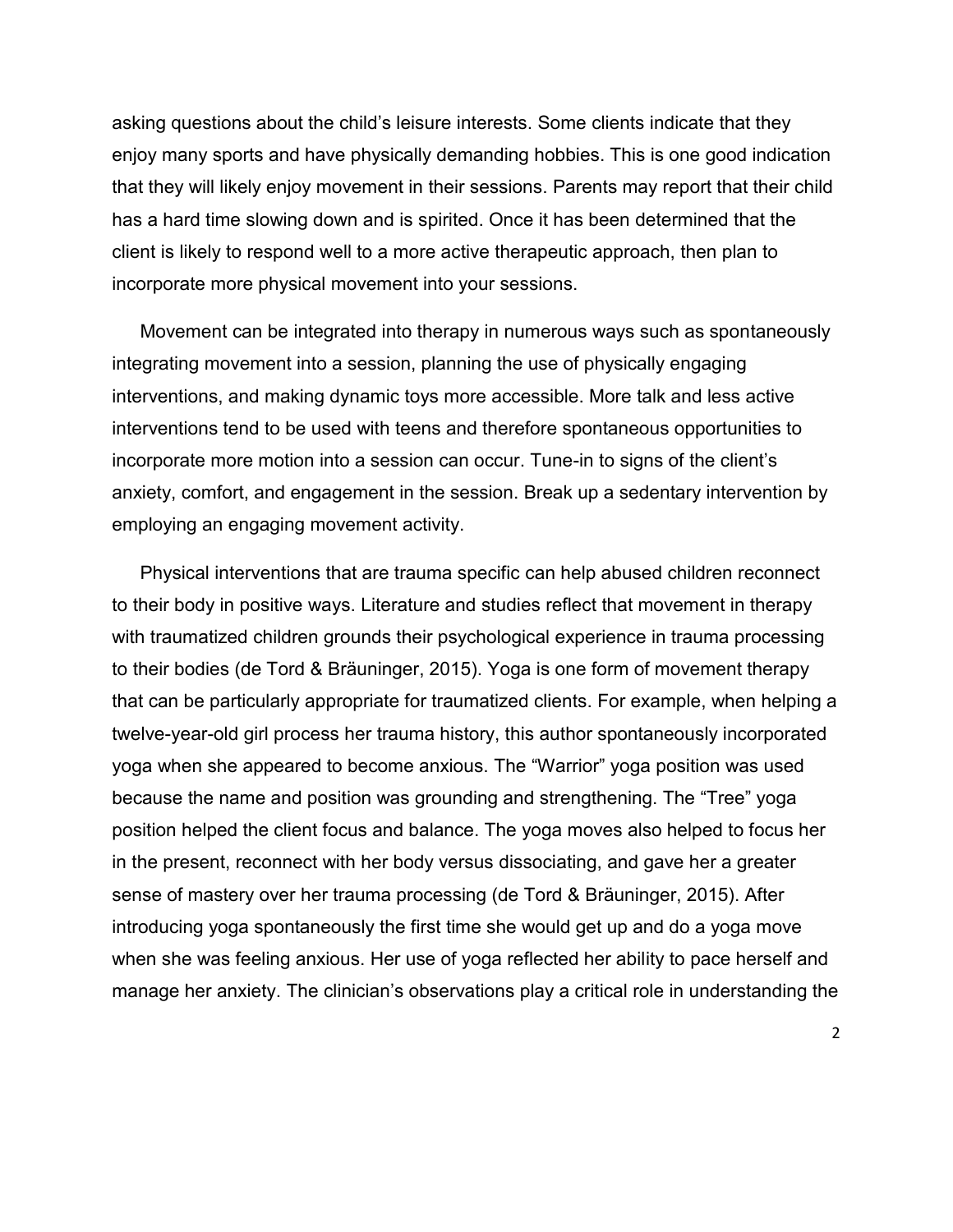client's movement needs. These observations provide an opportunity to incorporate unplanned movement in a way that best meets the needs of the client.

Another way to use more physical activity in session is to transform sedentary interventions into more active ones. This can be both spontaneous as well as planned. Have dynamic oriented materials on hand such as different size balls, a Velcro catcher and ball set, hoops or items that can double as hoops. Add a standing component to an intervention, or a physical demonstration. Instead of sitting and drawing something, ask the client to act it out. A Velcro catcher and ball set can be repurposed into many interventions as it's an easy catching tool. One example is taking therapeutic game cards and having the client answer a question each time the ball is caught.

Coping skills are an important part of many therapy orientations. They can be individualized to children and their presenting issues. Coping skills can be taught and then practiced via fun and active interventions. For example, have words or pictures of coping skills on cards. Hide the cards throughout the room and have the client practice the coping skill each time a card is found. This intervention can be turned into a hot-orcold game to help the client find the hidden cards in the room.

Interventions specifically designed to be more physically active and therapistdirected can be utilized. *Build my Block* is a therapeutic intervention designed for active children. All that is needed is a set of wooden building blocks and a small ball. Below is an example with a boy with ADHD:

Invite the client to build a school out of the blocks. Next, state that sometimes children have a hard time in school. Talk about some specific challenges that children with ADHD might have in school. Explore what happens at school that leads to feelings of frustration or upset. Ask the client to add on to his school structure with the blocks, the places at school where he experiences those feelings. Provide empathetic and normalizing statements. For instance, if the client identified that the

3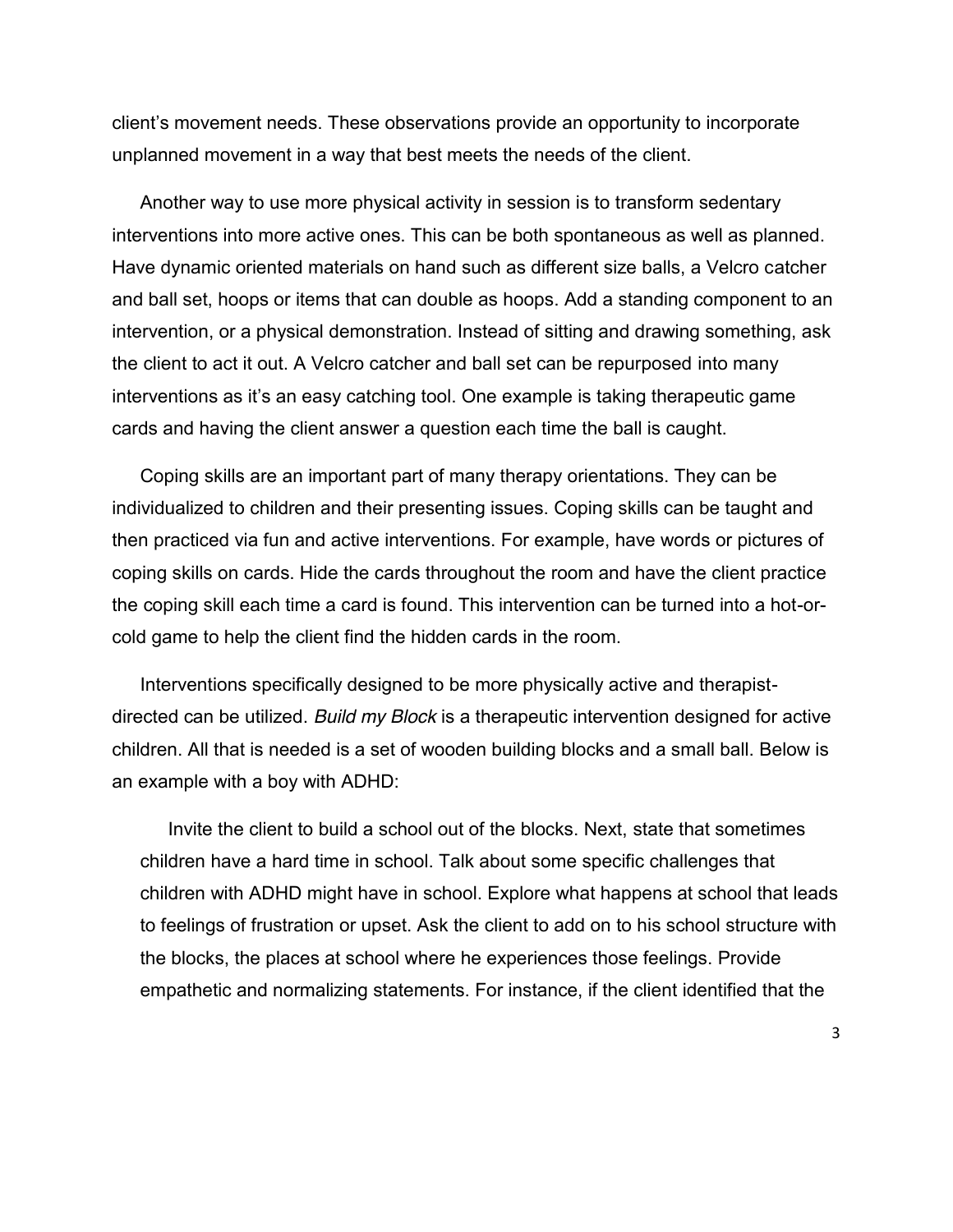playground is a place he doesn't like because he doesn't have friends to play with then you might say, "sometimes kids don't have a friend to play with at recess and this can be really tough."

The second part of the activity involves inviting the client to playfully tear down the school by taking shots at the school with the ball. This allows emotional expression through physicality. Make it into a game by setting markers to shoot the ball at places in the room. Another variation is to ask the client to identify a coping skill for each throw. Reflect on the client's reactions and attempts as he demolishes the school. For example, say "it's harder than it looks to get rid of the frustrations in school." Process the activity by exploring what it feels like to demolish the school and the negative feelings associated with it. For instance say, "you flattened those feelings of loneliness on the playground and now there's no more playground."

For the next part of the activity, ask the client to build the school of his dreams. Specific instructions might include: "How would your teacher talk to you in your dream school? What would happen if you needed help with your math? Who would you play with at recess? What would you do in your class? If you got distracted what would happen? Where would you go in your dream school when you needed a break from learning?" Select questions that help the client explore solutions by imaging it happening. Invite the client to add blocks to his structure that represent areas of the school that he mentioned while he processes his thoughts and feelings. Added physical engagement can include having the client demonstrate aspects of his dream school that would be different. As an example say, "in your dream school you play kickball with kids at recess. Show me how to play kickball." This is a form of role play that goes beyond just imagining it and is an effective learning strategy.

In conclusion, incorporating more activity into therapy can help active children in a number of key ways. Adjusting the approach in accordance with the activity level of the client enhances the therapeutic relationship. Moreover, a physically active approach

4